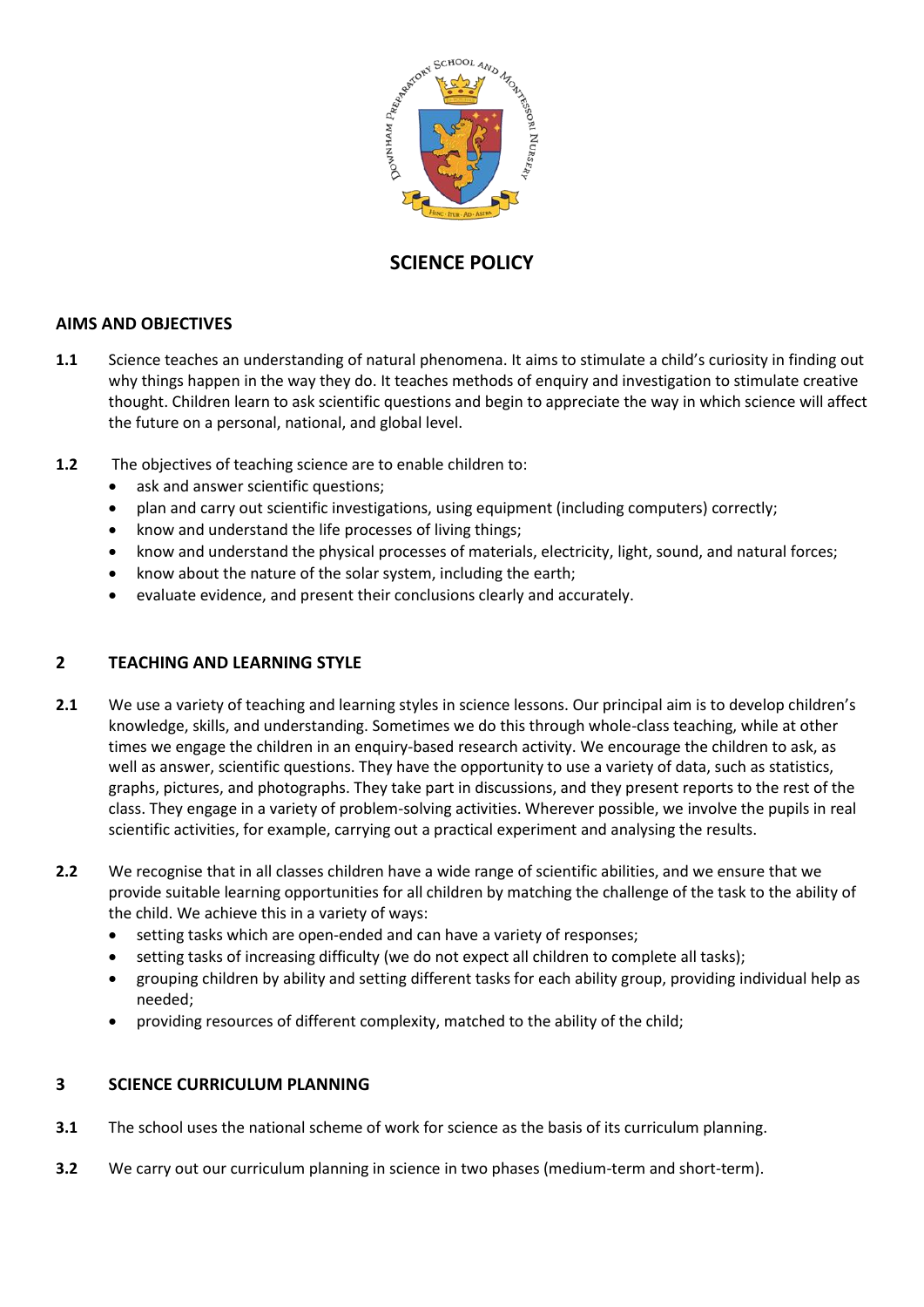- **3.3** Our medium-term plans, which we have based on the national scheme of work in science, give details of each unit of work for each half term. The Headteacher keeps and reviews these plans. In Science, we have to repeat topics in each year, so all our planning takes into account mixed age classes.
- **3.4** The Science teacher is responsible for writing the daily lesson plans for each lesson (short-term plans). These plans list the specific learning objectives and expected outcomes of each lesson.
- **3.5** The topics in science build on prior learning. We ensure that there are opportunities for children of all abilities to develop their skills and knowledge in each unit, and we also build progression into the science scheme of work, so that the children are increasingly challenged as they move up through the school.

# **4 THE FOUNDATION STAGE**

**4.1** Science is taught in reception classes as an integral part of the topic work covered during the year. The Reception class teacher includes this in her planning as part of the Early Learning Goals.

# **5 THE CONTRIBUTION OF SCIENCE TO TEACHING IN OTHER CURRICULUM AREAS**

#### **5.1 Personal, social and health education (PSHE) and citizenship**

Science makes a contribution to the teaching of PSHE and citizenship. The subject gives children numerous opportunities to debate and discuss.

#### **5.2 Spiritual, moral, social and cultural development**

Science teaching offers children many opportunities to examine some of the fundamental questions in life, for example, the evolution of living things and how the world was created. Science raises many social and moral questions. Through the teaching of science, children have the opportunity to discuss, for example, the effects of smoking, and the moral questions involved in this issue. We give them the chance to reflect on the way people care for the planet.

# **6 SCIENCE AND INCLUSION**

- **6.1** At our school we teach science to all children, whatever their ability and individual needs. Science forms part of the school curriculum policy to provide a broad and balanced education to all children. Through our science teaching we provide learning opportunities that enable all pupils to make good progress. We strive hard to meet the needs of those pupils with special educational needs, those with disabilities and those with special gifts and talents.
- **6.2** We enable all pupils to have access to a full range of activities involved in learning science. If children are to participate in activities outside the classroom (a trip to a science museum, for example) we carry out a risk assessment prior to the activity, to ensure that the activity is safe and appropriate for all pupils.

# **7 ASSESSMENT FOR LEARNING**

**7.1** The Science teacher will assess children's work in science by making informal judgements during lessons. Written or verbal feedback is given to the child to help guide his/her progress, but not for every piece of work. Older children are encouraged to make judgements about how they can improve their own work.